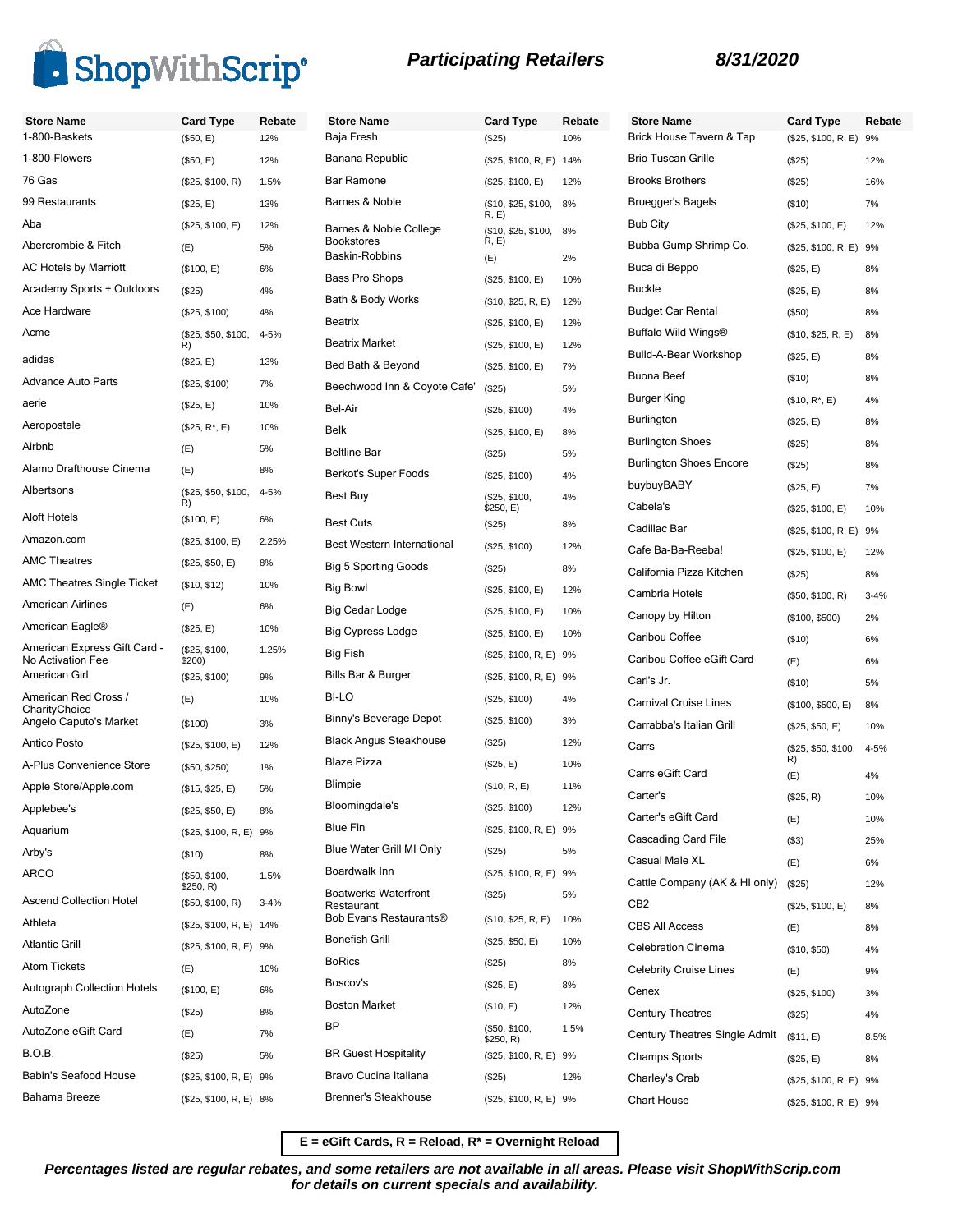

**Store Name Card Type Rebate**  $1 - 1.5%$ 

| <b>Store Name</b>                   | <b>Card Type</b>           | Rebate     | <b>Store Name</b>                       | <b>Card Type</b>        | Reb      |
|-------------------------------------|----------------------------|------------|-----------------------------------------|-------------------------|----------|
| Cheddars                            | (\$25, \$100, R, E) 8%     |            | Crazy Horse Steak House                 | (\$25)                  | 5%       |
| Cheesecake Factory                  | (\$25)                     | 5%         | <b>Crew Cuts</b>                        | (\$25)                  | 13%      |
| Cheesecake Factory eGift Card       | (E)                        | 5%         | Crutchfield                             | (E)                     | 5%       |
| <b>Cheryl's Cookies</b>             | (\$50, E)                  | 12%        | Cub Foods                               | (\$25, \$100, R)        | 4-5%     |
| Chevron CA Only                     | (\$50, \$100,<br>\$250, R) | $1 - 1.5%$ | <b>CVS Pharmacy</b>                     | (\$25, \$100, R, E) 6%  |          |
| Chico's                             | (E)                        | 6.5%       | D&W Fresh Market                        | (\$25, \$100)           | 2%       |
| Children's Place                    | (\$25, E)                  | 12%        | D&W Quick Stop                          | (\$25, \$100)           | 2%       |
| Chili's Grill & Bar                 | (\$25, \$50, E)            | 11%        | Dairy Queen                             | (\$10)                  | 3%       |
| Chipotle Mexican Grill              | (\$10, \$25, E)            | 10%        | Darden Restaurants                      | (\$25, \$100, R, E) 8%  |          |
| <b>Choice Hotels</b>                | (\$50, \$100, R)           | $3 - 4%$   | Dave & Buster's                         | (\$25, E)               | 13%      |
| <b>Christmas Tree Shops</b>         | (\$25, E)                  | 7%         | Del Taco                                | (\$10)                  | 7%       |
| Chuck E. Cheese's                   | (\$10, E)                  | 8%         | Delta Air Lines                         | (\$250, \$1000, E)      | 4%       |
| CineArts                            | (\$25)                     | 4%         | Delta Hotels by Marriott                | (\$100, E)              | 6%       |
| CineArts Single Admit               | (\$11, E)                  | 8.5%       | Dennis Uniform                          | (\$20)                  | 5%       |
| Cinema Carousel                     | (\$10, \$50)               | 4%         | Denny's                                 | (\$10)                  | 7%       |
| <b>Cinemark Theatres</b>            | (\$25)                     | 4%         | Design Hotels                           | (\$100, E)              | 6%       |
| <b>Cinemark Theatres Single</b>     | (\$11, E)                  | 8.5%       | Di Pescara                              | (\$25, \$100, E)        | 12%      |
| Admit<br><b>Cinemark Tinseltown</b> | (\$25)                     | 4%         | Dick's Sporting Goods                   | (\$25, \$100)           | 8%       |
| <b>Cinemark Tinseltown Single</b>   | (\$11, E)                  | 8.5%       | Dierbergs                               | (\$25, \$100)           | 2.5%     |
| Admit                               |                            |            | Dillard's                               | (\$25, \$100)           | 9%       |
| Cineplex Odeon Single Ticket        | (\$10, \$12)               | 10%        | Dining Concepts (MI only)               | (\$25)                  | 5%       |
| Circle K                            | (\$25, \$100)              | 1.5%       | Discover Gift Card - No                 | (\$50, \$100,           | 1.25%    |
| CityVu Bistro                       | (\$25)                     | 5%         | <b>Activation Fee</b><br>Disney         | \$250)<br>(\$25, \$100, | 3%       |
| Claim Jumper                        | (\$25, \$100, R, E) 9%     |            |                                         | \$1000, E)              |          |
| Claire's                            | (\$10)                     | 9%         | Domino's                                | (\$10, \$25, R, E)      | 8%       |
| <b>Clarion Hotels</b>               | (\$50, \$100, R)           | $3 - 4%$   | Dos Caminos                             | (\$25, \$100, R, E) 9%  |          |
| Clementine's                        | (\$25)                     | 5%         | Double Tree By Hilton                   | (\$100, \$500)          | 2%       |
| <b>Clementine's Too</b>             | (\$25)                     | 5%         | Downtown Aquarium                       | (\$25, \$100, R, E) 9%  |          |
| Coffee Bean & Tea Leaf              | (\$25, R, E)               | 9%         | <b>DSW</b> (Designer Shoe<br>Warehouse) | (\$25, \$100, E)        | 8%       |
| <b>Cold Stone Creamery</b>          | (\$5, \$10, E)             | 11%        | Dunham's Sports                         | (S25)                   | 8%       |
| Columbia Sportswear                 | (\$50, E)                  | 12%        | Dunkin' Donuts                          | (\$10, \$25)            | 3%       |
| Comfort Inn                         | (\$50, \$100, R)           | $3 - 4%$   | Dunkin' Donuts eGift Card               | (E)                     | 2.5%     |
| <b>Comfort Suites</b>               | (\$50, \$100, R)           | $3 - 4%$   | Eastbay                                 | (E)                     | 8%       |
| <b>Community Canteen</b>            | (\$25, \$100, E)           | 12%        | Eat'n Park                              | $($10, $25, R^*)$       | 9%       |
| Conrad Hotels & Resorts             | (\$100, \$500)             | 2%         | <b>EB Games</b>                         | (\$25, E)               | 3%       |
| <b>Container Store</b>              | (\$25, \$100, E)           | 9%         | Econo Lodge                             | (\$50, \$100, R)        | $3 - 4%$ |
| Copps (WI only)                     | (\$25, \$50, \$100,        | 4%         | Edition                                 | (\$100, E)              | 6%       |
| Corner Bar                          | R)<br>(\$25)               | 5%         | <b>Eiffel Tower</b>                     | (\$25, \$100, E)        | 12%      |
| Cost Plus World Market              | (\$25, E)                  | 7%         | Einstein Bros. Bagels                   | (\$10)                  | 10%      |
| Cottage Bar                         | (\$25)                     | 5%         | El Pollo Loco                           | (\$10)                  | 6%       |
| Courtyard by Marriott               | (\$100, E)                 | 6%         | El Segundo Sol                          | (\$25, \$100, E)        | 12%      |
| <b>Cousins Subs</b>                 | (\$10)                     | 9%         | <b>Element by Westin</b>                | (\$100, E)              | 6%       |
| Crab House                          | (\$25, \$100, R, E) 9%     |            | Ema                                     | (\$25, \$100, E)        | 12%      |
| Cracker Barrel                      | (\$10, \$25, E)            | 8%         | <b>Embassy Suites by Hilton</b>         | (\$100, \$500)          | 2%       |
| Crate and Barrel                    | (\$25, \$100, E)           |            | Everest                                 | (\$25, \$100, E)        | 12%      |
|                                     |                            | 8%         | Express                                 | (\$25, E)               | 10%      |
|                                     |                            |            |                                         |                         |          |

| ard Type∶             | Rebate   | <b>Store Name</b>               | <b>Card Type</b>           | Reb       |
|-----------------------|----------|---------------------------------|----------------------------|-----------|
| 525)                  | 5%       | Exxon                           | (\$50, \$250, R)           | $1 - 1.5$ |
| 525)                  | 13%      | <b>Fairfield by Marriott</b>    | (\$100, E)                 | 6%        |
| Ξ)                    | 5%       | <b>Fairmont Hotels</b>          | (\$100)                    | 9%        |
| \$25, \$100, R)       | 4-5%     | <b>Family Express</b>           | (\$25, \$100)              | 4%        |
| 325, \$100, R, E)     | 6%       | <b>Family Fare Supermarket</b>  | (\$25, \$100)              | 2%        |
| \$25, \$100)          | 2%       | Famous Footwear                 | (\$25)                     | 8%        |
| \$25, \$100)          | 2%       | Famous Footwear eGift Card      | (E)                        | 8%        |
| 510)                  | 3%       | Famous Hair                     | (\$25)                     | 8%        |
| \$25, \$100, R, E) 8% |          | Fanatics                        | (E)                        | 7%        |
| 325, E)               | 13%      | Fandango                        | (\$25, E)                  | 4%        |
| 510)                  | 7%       | FandangoNOW                     | (E)                        | 4%        |
| ኔ250, \$1000, E)      | 4%       | <b>Fannie May Candies</b>       | (\$10)                     | 25%       |
| \$100, E)             | 6%       | Fazoli's                        | (\$25, E)                  | 9%        |
| 520)                  | 5%       | Festival Foods (WI) - Skogens   | (\$25, \$50, \$100)        | 3%        |
| 510)                  | 7%       | Field & Stream                  | (\$25, \$100)              | 8%        |
| \$100, E)             | 6%       | <b>Fiesta Salons</b>            | (\$25)                     | 8%        |
| ኔ25, \$100, E)        | 12%      | Finish Line                     | (\$25)                     | 10%       |
| \$25, \$100)          | 8%       | <b>First Choice Haircutters</b> | (\$25)                     | 8%        |
| \$25, \$100)          | 2.5%     | <b>Fish Tales</b>               | (\$25, \$100, R, E) 9%     |           |
| \$25, \$100)          | 9%       | Fisherman's Wharf               | (\$25, \$100, R, E) 9%     |           |
| 525)                  | 5%       | <b>Flat River Grill</b>         | $(\$25)$                   | 5%        |
| \$50, \$100,          | 1.25%    | Fleet Farm                      | (\$25, \$100)              | 3.5%      |
| 250)<br>ኔ25, \$100,   | 3%       | Fleming's Prime Steakhouse      | (\$25, \$50, E)            | 10%       |
| 1000, E)              |          | <b>Flying Dutchman</b>          | (\$25, \$100, R, E)        | 9%        |
| ነ10, \$25, R, E)      | 8%       | Food Lion                       | (R, E)                     | 3%        |
| 325, \$100, R, E)     | 9%       | Food Maxx                       | (\$25, \$100)              | 2%        |
| \$100, \$500)         | 2%       | Foodease                        | (\$25, \$100, E)           | 12%       |
| ኔ25, \$100, R, E) 9%  |          | Foodlife                        | (\$25, \$100, E)           | 12%       |
| 325, \$100, E)        | 8%       | Foot Locker                     | (\$25, E)                  | 8%        |
| 325)                  | 8%       | <b>Footaction USA</b>           | (\$25, E)                  | 8%        |
| \$10, \$25)           | 3%       | Forest Hills Foods              | (\$25, \$100)              | 2%        |
| Ξ)                    | 2.5%     | Forever 21                      | (E)                        | 5%        |
| Ξ)                    | 8%       | Four Points by Sheraton         | (\$100, E)                 | 6%        |
| ነ10, \$25, R*)        | 9%       | Frankie's Pizza By the Slice    | (\$25, \$100, E)           | 12%       |
| 325, E)               | 3%       | Freddy's                        | (S25)                      | 8%        |
| 550, \$100, R)        | $3 - 4%$ | <b>Fruit Bouquets</b>           | (\$50, E)                  | 12%       |
| \$100, E)             | 6%       | GameStop                        | (\$25, E)                  | 3%        |
| \$25, \$100, E)       | 12%      | <b>Gandy Dancer</b>             | (\$25, \$100, R, E) 9%     |           |
| 510)                  | 10%      | Gap                             | (\$25, \$100, R, E) 14%    |           |
| 510)                  | 6%       | Gap Factory                     | (\$25, \$100, R, E) 14%    |           |
| \$25, \$100, E)       | 12%      | Gaylord Hotels                  | (\$100, E)                 | 6%        |
| \$100, E)             | 6%       | Geek Squad & Best Buy           | (\$25, \$100,              | 4%        |
| 325, \$100, E)        | 12%      | GetGo                           | \$250, E)<br>(\$25, \$100) | 4%        |
| \$100, \$500)         | 2%       | Giant Eagle                     | (\$25, \$100)              | 4%        |
| 325, \$100, E)        | 12%      | <b>Giant Food Stores</b>        |                            | 4%        |
| 525, E)               | 10%      |                                 | (\$25, \$50, \$100)        |           |

**E = eGift Cards, R = Reload, R\* = Overnight Reload**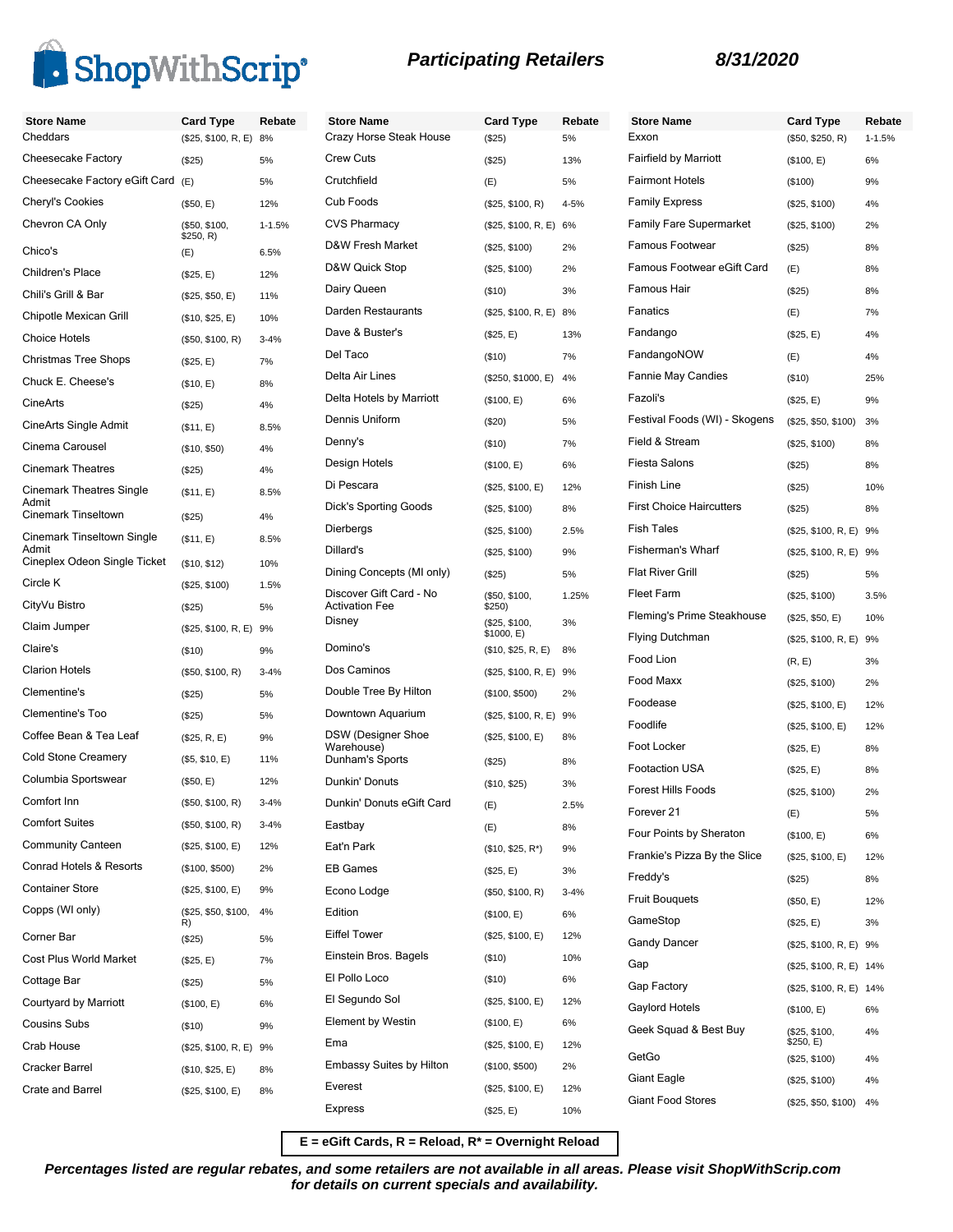

| <b>Store Name</b>                             | <b>Card Type</b>        | Rebate | Store Nam                  |
|-----------------------------------------------|-------------------------|--------|----------------------------|
| Giant Foods                                   | (\$25, \$50, \$100)     | 4%     | <b>HomeSense</b>           |
| Gift Card Wrapper - 10 Pack                   | ( \$2)                  | 10%    | Homewood                   |
| Global Hotel Card powered by<br>Expedia       | (E)                     | 10%    | HoneyBake                  |
| Go Play Golf                                  | (E)                     | 9%     | Hotels.com                 |
| Golden Corral                                 | (\$25)                  | 9%     | <b>Hub 51</b>              |
| Golden Nugget                                 | (\$25, \$100, R, E) 9%  |        | Hudsonville                |
| Golf Galaxy                                   | (\$25, \$100)           | 8%     | Hulu                       |
| Goodcents Deli Fresh Subs                     | (\$10, R, E)            | 12%    | Icing                      |
| Google Play                                   | (E)                     | 3%     | <b>IHOP</b>                |
| Gordon Food Service Store                     | (\$25, \$100, R, E)     | 4%     | Il Porcellino              |
| <b>Grand Concourse</b>                        | (\$25, \$100, R, E)     | 9%     | Inn at Hawk                |
| <b>Great Clips</b>                            | (S25)                   | 8%     | Islamorada                 |
| <b>Great Harvest Bread</b>                    | ( \$10)                 | 6%     | Islands                    |
| Grotto                                        | (\$25, \$100, R, E)     | 9%     | iTunes & Ar                |
| Groupon.com                                   | (\$25, E)               | 7%     | J. Crew                    |
| Grubhub                                       | (E)                     | 4%     | Jack in the I              |
| Guitar Center                                 | (\$25, E)               | 4%     | Jamba Juic                 |
| Gulf Oil                                      | (S25)                   | 1.5%   | James Stree                |
| Gymboree                                      | (\$25, E)               | 12%    | <b>JCPenney</b>            |
| H&M                                           | (\$25, E)               | 7%     | Jersey Mike                |
| <b>Hair Cuttery</b>                           | (\$10, \$25)            | 8%     | Jewel Osco                 |
| HairMasters                                   | (S25)                   | 8%     | Jiffy Lube                 |
| Hallmark                                      | (\$25, R, E)            | 4%     | Jo-Ann Fab                 |
| Hampton by Hilton                             | (\$100, \$500)          | 2%     | Joe's Crab !               |
| Happy Dining Card                             | (\$25)                  | 8%     | Joe's Seafo                |
| Hardee's                                      | $($ \$10)               | 5%     | Stone Crab<br>Jos. A. Banl |
| Harlow's                                      | (\$25, \$100, R, E)     | 9%     | Journeys                   |
| Harmon Face Values                            | (\$25, E)               | 7%     | Journeys Ki                |
| Harry & David                                 | (\$50, E)               | 12%    | <b>JW Marriott</b>         |
| Harveys Supermarkets                          | (\$25, \$100)           | 4%     | Kemah Boa                  |
| HeadStart Hair Care                           | (\$25)                  | 8%     | Kids Foot L                |
| Hilton                                        | (\$100, \$500)          | 2%     | Kirby House                |
| Hilton Garden Inn                             | (\$100, \$500)          | 2%     | Kmart                      |
| <b>Hilton Grand Vacations</b>                 | (\$100, \$500)          | 2%     | Kohl's                     |
| Hog Wild BBQ                                  | (S25)                   | 5%     | Krispy Krem                |
| Holiday Hair                                  | (\$25)                  | 8%     | Corporation                |
| Holiday Inn on the Beach-                     | (\$25, \$100, R, E) 9%  |        | Krist Oil                  |
| Galveston, TX<br><b>Holiday Stationstores</b> | (\$25, \$100)           | 4%     | <b>Kwik Star</b>           |
| <b>Holland America Line</b>                   | (\$100, \$500, E)       | 6%     | <b>Kwik Trip</b>           |
| Hollister Co.                                 | (E)                     | 5%     | L. Woods T                 |
| Home 2 Suites by Hilton                       | (\$100, \$500)          | 2%     | L.L.Bean                   |
| Home Chef                                     |                         | 7.5%   | La Griglia                 |
| Home Depot <sup>®</sup>                       | (E)<br>(\$25, \$100,    | 4%     | Lady Foot L                |
|                                               | \$500, \$1000, R,<br>E) |        | Landry's Hil               |

HomeGoods (\$25, \$100, E) 7%

# **Participating Retailers 8/31/2020**

| Store Name                                                       | <b>Card Type</b>          | Rebate   |
|------------------------------------------------------------------|---------------------------|----------|
| HomeSense                                                        | (\$25, \$100, E)          | 7%       |
| Homewood Suites by Hilton                                        | (\$100, \$500)            | 2%       |
| HoneyBaked Ham                                                   | (\$25)                    | 12%      |
| Hotels.com                                                       | (\$100, \$250, E)         | 6%       |
| Hub <sub>51</sub>                                                | (\$25, \$100, E)          | 12%      |
| Hudsonville Grille                                               | (\$25)                    | 5%       |
| Hulu                                                             | (E)                       | 6%       |
| Icing                                                            | (\$10)                    | 9%       |
| <b>IHOP</b>                                                      | (\$25, E)                 | 8%       |
| Il Porcellino                                                    | (\$25, \$100, E)          | 12%      |
| Inn at Hawks Head                                                | (S25)                     | 5%       |
| Islamorada Fish Company                                          | (\$25, \$100, E)          | 10%      |
| Islands                                                          | (S25)                     | 8%       |
| iTunes & App Store                                               | (\$15, \$25, E)           | 5%       |
| J. Crew                                                          | (\$25)                    | 13%      |
| Jack in the Box                                                  | (\$10)                    | 4%       |
| Jamba Juice                                                      | (\$10, E)                 | 6%       |
| James Street Inn                                                 | (\$25)                    | 5%       |
| JCPenney                                                         | (\$25, \$100, R, E)       | 5%       |
| Jersey Mike's Subs                                               | (E)                       | 6%       |
| Jewel Osco                                                       | (\$25, \$50, \$100,<br>R) | 4-5%     |
| Jiffy Lube                                                       | (\$30, R, E)              | 8%       |
| Jo-Ann Fabric and Craft Stores                                   | (\$25)                    | 6%       |
| Joe's Crab Shack                                                 | (\$25, \$100, R, E)       | 9%       |
| Joe's Seafood Prime Steak &<br><b>Stone Crab</b><br>Jos. A. Bank | (\$25, \$100, E)          | 12%      |
|                                                                  | $(\$25)$                  | 10%      |
| Journeys                                                         | (S25)                     | 10%      |
| Journeys Kidz<br><b>JW Marriott</b>                              | (\$25)                    | 10%      |
|                                                                  | (\$100, E)                | 6%       |
| Kemah Boardwalk                                                  | (\$25, \$100, R, E)       | 9%       |
| Kids Foot Locker                                                 | (\$25, E)                 | 8%       |
| Kirby House                                                      | $(\$25)$                  | 5%       |
| Kmart                                                            | (\$25, \$50, E)           | 4%       |
| Kohl's                                                           | (\$25, \$100, E)          | 4%       |
| Krispy Kreme® Doughnut<br>Corporation<br>Krist Oil               | (\$10, R, E)<br>(\$50)    | 8%<br>5% |
| <b>Kwik Star</b>                                                 | (\$25, \$50, \$100,       | 4%       |
| <b>Kwik Trip</b>                                                 | R)<br>(\$25, \$50, \$100, | 4%       |
| L. Woods Tap & Pine Lodge                                        | R)                        |          |
| L.L.Bean                                                         | (\$25, \$100, E)          | 12%      |
| La Griglia                                                       | (\$25, \$100, E)          | 16%      |
| Lady Foot Locker                                                 | (\$25, \$100, R, E)       | 9%       |
| Landry's Hilton Galveston Island (\$25, \$100, R, E)             | (\$25, E)                 | 8%       |
| Resort<br>Landry's Seafood                                       | (\$25, \$100, R, E) 9%    | 9%       |

| <b>Store Name</b><br>Landry's, Inc.                   | <b>Card Type</b><br>(\$25, \$100, R, E)        | Rebate<br>9% |
|-------------------------------------------------------|------------------------------------------------|--------------|
| Lands' End                                            | (\$25, \$100, E)                               | 15%          |
| Lands' End Kids                                       | (\$25, \$100, E)                               | 15%          |
| Lands' End School                                     | (\$25, \$100, E)                               | 15%          |
| Lane Bryant                                           | (\$25, E)                                      | 8%           |
| Le Meridien                                           | (\$100, E)                                     | 6%           |
| Legal Sea Foods                                       | (E)                                            | 13%          |
| Leppinks Food Centers                                 | $($ \$50)                                      | 5%           |
| Lettuce Entertain You                                 | (\$25, \$100, E)                               | 12%          |
| Restaurants<br>Little Caesars Pizza                   |                                                | 8%           |
| Loews Cineplex                                        | (\$20)                                         | 8%           |
| Loews Cineplex Single Ticket                          | (\$25, \$50, E)                                | 10%          |
| Long John Silver's                                    | (\$10, \$12)<br>(\$10)                         | 8%           |
| LongHorn Steakhouse                                   |                                                |              |
| Lord & Taylor                                         | (\$25, \$100, R, E)                            | 8%           |
| Lou Malnati's Pizzeria                                | $(\$25)$                                       | 8%<br>8%     |
| Lowe's                                                | (\$10)                                         |              |
|                                                       | (\$20, \$25, \$100,<br>\$500, \$1000, R,<br>E) | 4%           |
| Lucille's Smokehouse<br>Bar.B.Que                     | (E)                                            | 8%           |
| Lucky (Southern CA Only)                              | (\$25, \$50, \$100,<br>R)                      | 4-5%         |
| Lucky Supermarket                                     | (\$25, \$100)                                  | 2%           |
| Macy's                                                | (\$25, \$100, E)                               | 10%          |
| Maggiano's Little Italy                               | (\$25, \$50, E)                                | 11%          |
| Magic Johnson Theatres                                | (\$25, \$50, E)                                | 8%           |
| Magic Johnson Theatres Single<br>Ticket<br>Main Event | (\$10, \$12)                                   | 10%          |
| <b>Mainstay Suites</b>                                | (\$50, E)                                      | 10%          |
| Marathon                                              | (\$50, \$100, R)                               | $3 - 4%$     |
|                                                       | (\$25, \$100,<br>\$250)                        | 3%           |
| Marco New American Bistro                             | (\$25)                                         | 5%           |
| Marcus Hotels & Resorts                               | (\$25, \$100, R, E) 8%                         |              |
| Marcus Theatres                                       | (\$25, \$100, R, E) 8%                         |              |
| Mariano's (IL Only)                                   | (\$25, \$50, \$100,<br>R)                      | 4%           |
| Mario Tricoci                                         | (\$25, \$100)                                  | 7%           |
| Marios                                                | (\$25)                                         | 5%           |
| <b>Market District</b>                                | (\$25, \$100)                                  | 4%           |
| Marriott Executive Apartments                         | (\$100, E)                                     | 6%           |
| Marriott Hotels & Resorts                             | (\$100, E)                                     | 6%           |
| <b>Marriott Vacation Club</b>                         | (\$100, E)                                     | 6%           |
| Marshalls                                             | (\$25, \$100, E)                               | 7%           |
| Martin's Food Market (MD, PA,<br>VA, WV)              | (\$25, \$50, \$100)                            | 4%           |
| Martin's Super Markets                                | (\$50, \$100)                                  | 4%           |
| Matchbox Diner and Drinks                             | (\$25)                                         | 5%           |
| Maurices                                              | $(\$20)$                                       | 7%           |
| MBurger                                               | (\$25, \$100, E)                               | 12%          |

**E = eGift Cards, R = Reload, R\* = Overnight Reload**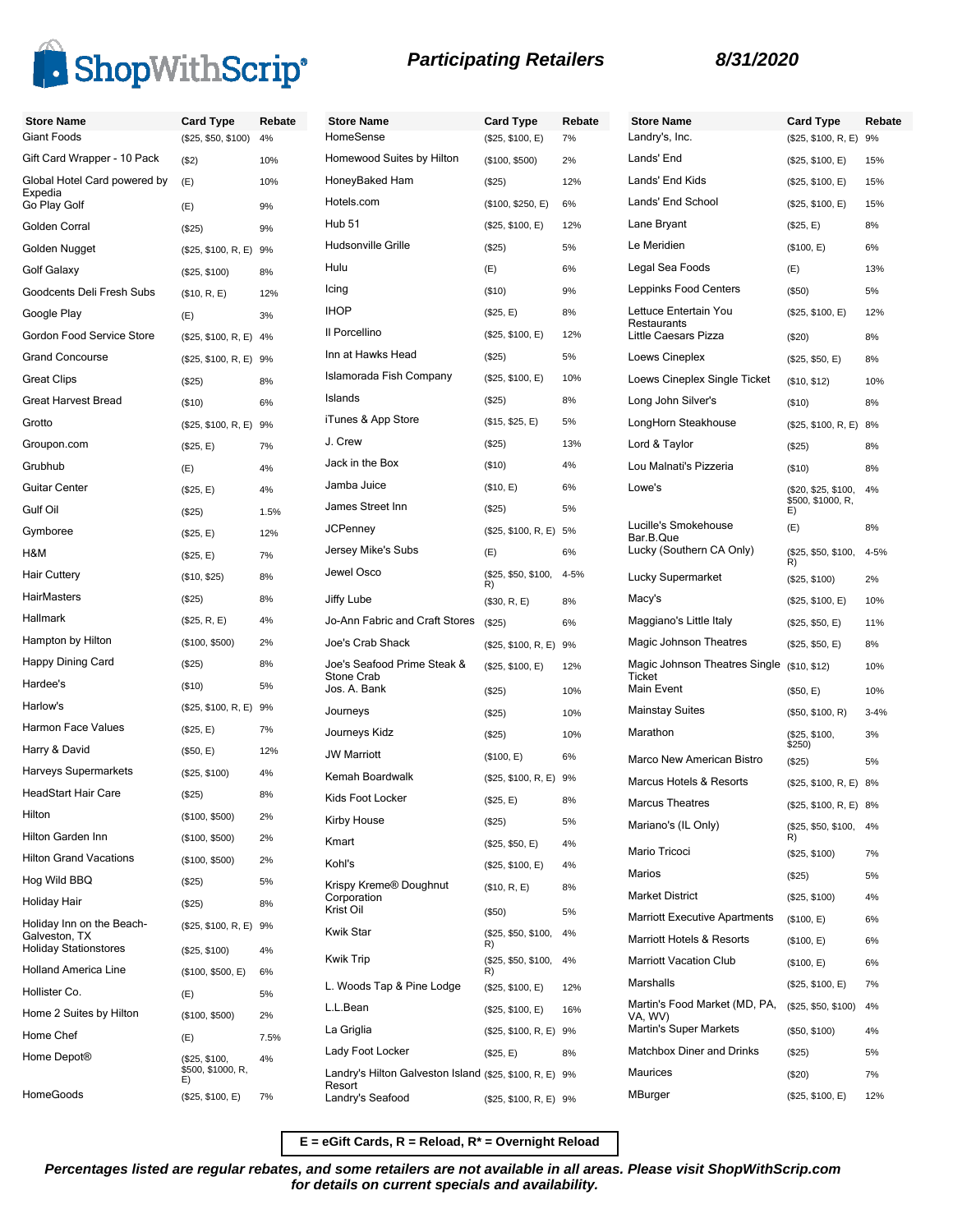

| <b>Store Name</b>                       | <b>Card Type</b>                           | Rebate     | <b>Store Name</b>            | <b>Card Type</b>           | Rebate    | <b>Store Name</b>                     | <b>Card Type</b>                        | Rebate      |
|-----------------------------------------|--------------------------------------------|------------|------------------------------|----------------------------|-----------|---------------------------------------|-----------------------------------------|-------------|
| McCormick & Schmick's                   | (\$25, \$100, R, E) 9%                     |            | Ottawa Beach Inn             | (\$25)                     | 5%        | Protea Hotels by Marriott             | (\$100, E)                              | 6%          |
| Meijer                                  | (\$25, \$50, \$100, 3%<br>$R^*$            |            | Outback Steakhouse           | (\$25, \$50, E)            | 10%       | <b>Qdoba Mexican Grill</b>            | (\$25)                                  | 7%          |
| Menards                                 | (\$25, \$100,                              | 3%         | Overstock.com                | (\$25, E)                  | 8%        | <b>Quality Inn</b>                    | (\$50, \$100, R)                        | $3 - 4%$    |
| Men's Wearhouse                         | \$500)<br>(\$25)                           | 8%         | Oyster Bah                   | (\$25, \$100, E)           | 12%       | Quick Chek (NJ and NY only)           | (\$25)                                  | 2%          |
| Mermaid Bar and Grill                   | (\$25)                                     | 5%         | Ozzie's Pops & Pretzels      | (\$25, \$100, E)           | 12%       | QVC                                   | (E)                                     | 5%          |
| Metro Market (WI only)                  | (\$25, \$50, \$100,                        | 4%         | P.F. Chang's China Bistro    | (\$25, \$100, E)           | 8%        | R.J. Grunts<br><b>Rainforest Cafe</b> | (\$25, \$100, E)                        | 12%         |
| Metropolis Oyster Room &                | R)<br>(\$25, \$100, R, E) 9%               |            | Panda Express                | (\$25)                     | 8%        |                                       | (\$25, \$100, R, E)                     | 9%          |
| Cocktail Bar<br>Michaels                | (\$25)                                     | 4%         | Panera Bread                 | (\$10, \$25, \$50,<br>R, E | 8%        | Raley's<br>Ramen-san                  | (\$25, \$100)                           | 4%          |
| Mimis Cafe                              | (\$25)                                     | 8%         | Papa John's Pizza            | $($10, R^*, E)$            | 8%        | Randalls                              | (\$25, \$100, E)<br>(\$25, \$50, \$100, | 12%<br>4-5% |
| Mity Nice Bar & Grill                   | (\$25, \$100, E)                           | 12%        | Papa Murphy's Pizza          | (\$10)                     | 8%        |                                       | R)                                      |             |
| Mobil                                   | (\$50, \$250, R)                           | $1 - 1.5%$ | Pappadeaux                   | (\$25, E)                  | 6%        | Randalls eGift Card                   | (E)                                     | 4%          |
| Mon Ami Gabi                            | (\$25, \$100, E)                           | 12%        | Pappas Bar-B-Q               | (\$25, E)                  | 6%        | Rave Cinemas                          | (\$25)                                  | 4%          |
| Morton's Steakhouse                     | (\$25, \$100, R, E) 9%                     |            | Pappas Bros. Steakhouse      | (\$25, E)                  | 6%        | <b>Red Lobster</b>                    | (\$25, R, E)                            | 8%          |
| MotoMart                                | (\$50)                                     | 5%         | Pappas Burger                | (\$25, E)                  | 6%        | <b>Red Robin</b>                      | (\$25, E)                               | 8%          |
| Movie Tavern by Marcus                  | (\$25, \$100, R, E) 8%                     |            | Pappas Restaurants           | (\$25, E)                  | 6%        | Red Sushi                             | (\$25, \$100, R, E) 9%                  |             |
| Moxy Hotels                             | (\$100, E)                                 | 6%         | Pappas Seafood House         | (\$25, E)                  | 6%        | Regal                                 | (\$10, \$25, E)                         | 8%          |
| Muer Seafood                            |                                            |            | Pappasito's                  | (\$25, E)                  | 6%        | Regal Premiere e-Ticket               | (\$10.50, E)                            | 10%         |
| Naoki Sushi                             | (\$25, \$100, R, E) 9%<br>(\$25, \$100, E) | 12%        | Pavilions                    | (\$25, \$50, \$100,<br>R)  | 4-5%      | Regis Salons                          | (\$25)                                  | 8%          |
| Neiman Marcus                           | (\$50)                                     | 12%        | Pavilions eGift Card         | (E)                        | 4%        | Regis Signature Salon                 | (\$25)                                  | 8%          |
| New Holland Brewing -                   | (\$25)                                     | 5%         | PBteen                       | (\$25, \$100, E)           | 8%        | REI                                   | (\$25)                                  | 8%          |
| Knickerbocker                           |                                            |            | Peapod Online Grocery        | $($25, $50, $100)$ 4%      |           | Renaissance Hotels                    | (\$100, E)                              | 6%          |
| New Holland Brewing<br>Restaurant & Pub | (\$25)                                     | 5%         | Peohe's                      | (\$25, \$100, R, E) 9%     |           | <b>Republic Services</b>              | (\$20, \$100)                           | 10%         |
| Nike                                    | (\$25, E)                                  | 12%        | Pep Boys eGift Card          | (E)                        | 7%        | Residence Inn by Marriott             | (\$100, E)                              | 6%          |
| Nintendo eShop                          | (E)                                        | 8%         | Pereddies Italian Restaurant | (\$25)                     | 5%        | Rio Grand Steakhouse                  | (\$25)                                  | 5%          |
| Noah's Bagels                           | ( \$10)                                    | 10%        | Petco                        | (E)                        | 5%        | <b>Rite Aid</b>                       | (\$25)                                  | 4%          |
| Nob Hill Foods                          | (\$25, \$100)                              | 4%         | Pete's Fresh Market          | (\$20)                     | 4%        | <b>River Crab</b>                     | (\$25, \$100, R, E) 9%                  |             |
| Noodles & Company                       | (\$10)                                     | 8%         | PetSmart                     | (\$25, R, E)               | 5%        | Rodeway Inn                           | (\$50, \$100, R)                        | $3 - 4%$    |
| NOOK by Barnes & Noble                  | (\$10, \$25, \$100,<br>R, E                | 8%         | Petterino's                  | (\$25, \$100, E)           | 12%       | Rose's Express                        | (\$25)                                  | 5%          |
| Nordstrom                               | (\$25, \$100, E)                           | 4%         | Pick 'n Save (WI only)       | (\$25, \$50, \$100,        | 4%        | Rose's on Reed's Lake                 | (\$25)                                  | 5%          |
| Nordstrom Rack                          | (\$25, \$100, E)                           | 4%         | Pietro's                     | R)<br>(\$25)               | 5%        | Ross Dress for Less                   | (\$25)                                  | 8%          |
| Noto's Old World Italian Dining         | (\$25)                                     | 5%         | Piggly Wiggly (WI, IL only)  | (\$25, \$50, \$100)        | 3%        | Roundys (IL and WI only)              | (\$25, \$50, \$100, 4%                  |             |
| Oberweis                                | (\$10)                                     | 8%         | Pilot Flying J               | (\$100)                    | 2%        | Royal Caribbean                       | (E)                                     | 13%         |
| Oceanaire                               | (\$25, \$100, R, E) 9%                     |            | Pizza Hut                    | (\$10, E)                  | 8%        | Royal Farms                           | (\$25, \$100)                           | 4%          |
| O'Charley's                             | (\$25, E)                                  | 13%        | Pizza Ranch                  | (\$25)                     | 8%        | <b>RPM</b> Italian                    | (\$25, \$100, E)                        | 12%         |
| Office Depot / Office Max               | (\$25, \$100)                              | 5%         | Pizzeria Due                 | (\$25, E)                  | 12%       | <b>RPM Steak</b>                      | (\$25, \$100, E)                        | 12%         |
| Office Depot / Office Max eGift         | (E)                                        | 5%         | Pizzeria Uno                 | (\$25, E)                  | 12%       | Rubio's Restaurants                   | (\$25, E)                               | 10%         |
| Card<br>Old Boys' Brewhouse             | (\$25)                                     | 5%         | Pizzeria Via Stato           | (\$25, \$100, E)           | 12%       | Ruby Tuesday                          | (\$25)                                  | 8%          |
| Old Navy                                | (\$25, \$100, R, E) 14%                    |            | <b>Planet Smoothie</b>       | (\$10)                     | 10%       | Ruth's Chris Steak House              | (\$50, \$100, E)                        | 10%         |
| Olive Garden                            | (\$25, \$100, R, E) 8%                     |            | Popcorn Factory              | (\$50, E)                  | 12%       | Safeway                               | (\$25, \$50, \$100,                     | 4-5%        |
| Omaha Steaks                            | (\$25)                                     | 11%        | Potbelly Sandwich Shop       | (\$10)                     | 8%        | Safeway eGift Card                    | R)<br>(E)                               | 4%          |
| On The Border                           | (\$25, \$50, E)                            | 11%        | Pottery Barn                 |                            |           | Saks Fifth Avenue                     |                                         |             |
| One Trick Pony Grill and                | (\$25)                                     | 5%         | Pottery Barn Kids            | (\$25, \$100, E)           | 8%        | Saks Fifth Avenue OFF 5th             | (\$50)                                  | 12%         |
| Taproom<br>OshKosh                      | (\$25, R)                                  | 10%        | Primary Kids Clothing        | (\$25, \$100, E)           | 8%<br>10% | Sally Beauty                          | (\$50)                                  | 12%<br>12%  |
| OshKosh eGift Card                      | (E)                                        | 10%        | <b>Princess Cruises</b>      | (E)                        |           | Salt and Pepper                       | (\$25)                                  | 5%          |
| Osteria Via Stato                       | (\$25, \$100, E)                           | 12%        |                              | (\$100, \$500, E)          | 6%        |                                       | (\$25)                                  |             |
|                                         |                                            |            |                              |                            |           |                                       |                                         |             |

**E = eGift Cards, R = Reload, R\* = Overnight Reload**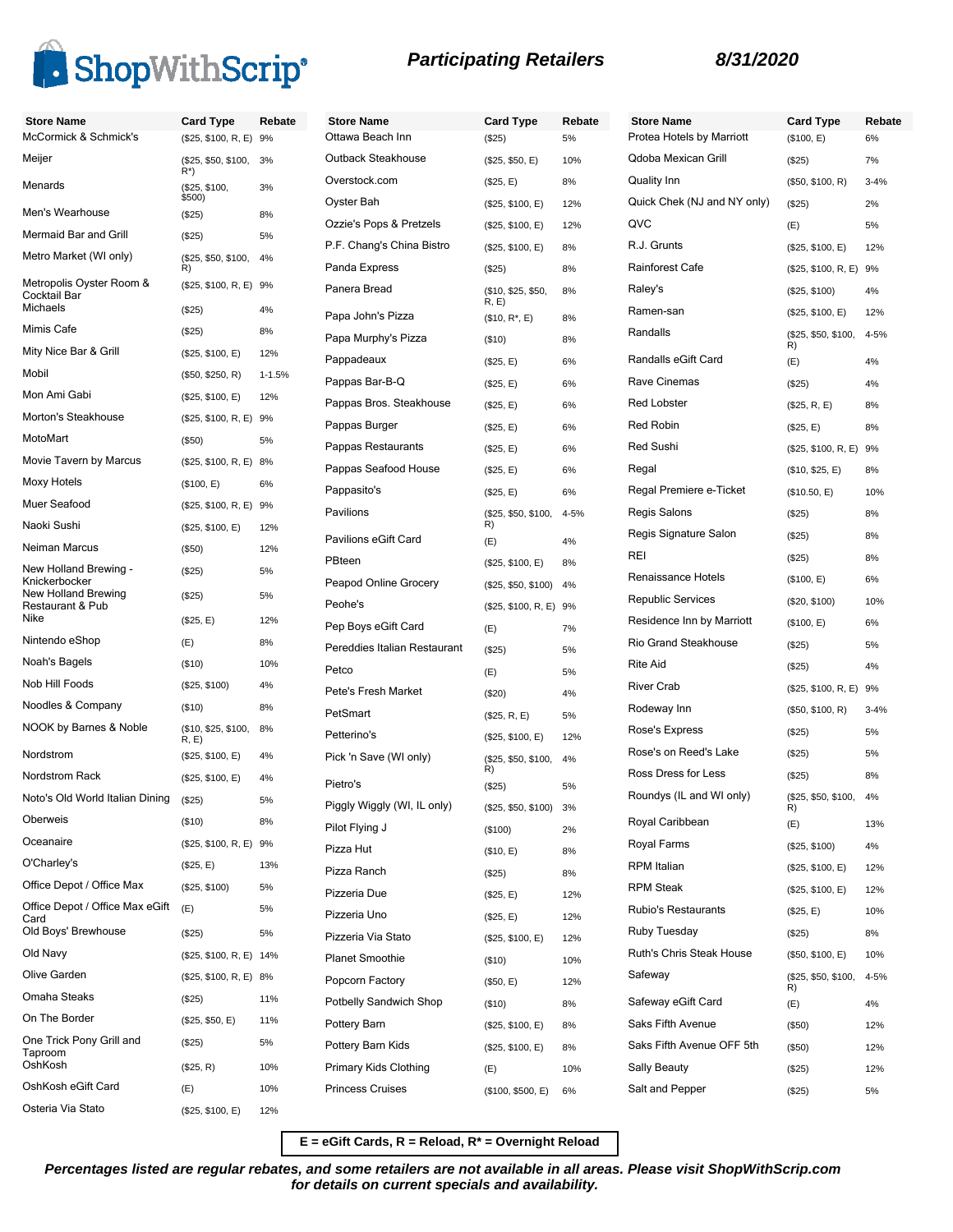

| <b>Store Name</b>                    | <b>Card Type</b>                        | Rebate | <b>Store Name</b>                  | <b>Card Type</b>            | Rebate   |
|--------------------------------------|-----------------------------------------|--------|------------------------------------|-----------------------------|----------|
| Saltgrass Steakhouse                 | (\$25, \$100, R, E) 9%                  |        | Sleep Inn                          | (\$50, \$100, R)            | $3 - 4%$ |
| Sam's Club                           | (\$25, \$50, \$100,<br>\$250, \$500, R, | 2.5%   | Sling TV                           | (E)                         | 7%       |
|                                      | E)                                      |        | Smart & Final                      | (\$25, \$50, \$100)         | 3%       |
| San Luis Resort                      | (\$25, \$100, R, E) 9%                  |        | S-Mart Foods                       | (\$25, \$100)               | 2%       |
| Saranello's                          | (\$25, \$100, E)                        | 12%    | SmartStyle                         | (\$25)                      | 8%       |
| Saturday's Hair Salon                | (\$25)                                  | 8%     | Smashburger                        | (\$10)                      | 10%      |
| Save Mart Supermarkets               | (\$25, \$100)                           | 2%     | Sony PlayStation Plus              | (E)                         | 4%       |
| SaveRite Grocery Warehouse           | (\$25, \$100)                           | 4%     | Sony PlayStation Store             | (E)                         | 4%       |
| Scheels                              | (\$25, \$100, E)                        | 8%     | Southside Inn                      | (\$25)                      | 5%       |
| School Uniforms by Tommy<br>Hilfiger | (E)                                     | 5%     | Southwest Airlines                 | (\$250, E)                  | 4%       |
| <b>Schuler Books</b>                 | (\$25)                                  | 10%    | Spa & Wellness by Spa Week         | (\$25)                      | 14%      |
| Sears                                | (\$25, \$100,<br>\$250, E)              | 4%     | Spafinder Wellness 365             | (\$25, E)                   | 15%      |
| Sears Auto Service Center            | (\$25, \$100,<br>\$250, E)              | 4%     | Spectators Sports Bar & Grill      | (\$25)                      | 5%       |
| Seaside's                            | (\$25, \$100, E)                        | 12%    | Speedway                           | (\$25, \$50, \$100,<br>R*)  | 4%       |
| Seasons 52                           | (\$25, \$100, R, E) 8%                  |        | SpringHill Suites by Marriott      | (\$100, E)                  | 6%       |
| See's Candies                        | (\$25, \$22.50)                         | 9-20%  | <b>Sprouts Farmers Market</b>      | (\$25, \$50, \$100)         | 5%       |
| Sendik's Food Market                 | (\$25, \$50, \$100,<br>R)               | 4%     | St. Louis Bread Company            | (\$10, \$25, \$50,<br>R, E) | 8%       |
| Sendik's Fresh2Go                    | (\$25, \$50, \$100,                     | 4%     | St. Regis Hotels & Resorts         | (\$100, E)                  | 6%       |
| Sephora                              | R)<br>(\$25, E)                         | 5%     | Stable Inn                         | (\$25)                      | 5%       |
| <b>Shari's Berries</b>               | (\$50, E)                               | 12%    | <b>Staples</b>                     | (\$25, \$100, E)            | 5%       |
| Shaw's Crab House                    | (\$25, \$100, E)                        | 12%    | <b>Star Market</b>                 | (\$25, \$50, \$100,<br>R)   | 4-5%     |
| Shaw's Supermarket                   | (\$25, \$50, \$100,<br>R)               | 4-5%   | <b>Star Theatres</b>               | (\$25, \$50, E)             | 8%       |
| Sheetz                               | $($25, $100, R^*)$                      | 3%     | <b>Star Theatres Single Ticket</b> | (\$10, \$12)                | 10%      |
| <b>Sheldon Cleaners</b>              | (\$5)                                   | 9%     | <b>Starbucks</b>                   | (\$10, \$25, \$50,<br>R, E) | 7%       |
| Shell                                | (\$25, \$50, \$100,                     | 1.5%   | Starz                              | (E)                         | 8%       |
| Sheraton Hotels & Resorts            | R)<br>(\$100, E)                        | 6%     | Stater Bros. Markets               | (\$25, \$100)               | 5%       |
| shi by Journeys                      | (S25)                                   | 10%    | Steak 'n Shake                     | (\$10, E)                   | 8%       |
| Shoe Carnival                        | (\$25)                                  | 5%     | Stein Mart                         | (\$25)                      | 7%       |
| Shoe Dept.                           | (\$25)                                  | 8%     | Stella Barra Pizzeria              | (\$25, \$100, E)            | 12%      |
| Shoe Dept. Encore                    | (\$25)                                  | 8%     | Stitch Fix                         | (E)                         | 6%       |
| Shoe Show                            | (\$25)                                  | 8%     | Stop & Shop (NOT TOPS)             | (\$25, \$50, \$100)         | 4%       |
| Shoe Show Mega                       | (\$25)                                  | 8%     | Strack & VanTil                    | (\$25, \$100)               | 2%       |
| Shoebilee                            | (\$25)                                  | 8%     | <b>Strip House</b>                 | (\$25, \$100, R, E) 9%      |          |
| Shoebilee!                           | (\$25)                                  | 8%     | Stripburger                        | (\$25, \$100, E)            | 12%      |
| Shop 'N Save (IL and MO only)        | (\$25, \$100, R)                        | 4-5%   | Stub Hub                           | (E)                         | 4%       |
| Shoppers Food & Pharmacy             | (\$25, \$100, R)                        | 4-5%   | Studio Movie Grill                 | (E)                         | 8%       |
| (MD and VA only)<br>ShopRite         | (\$25, \$100)                           | 4%     | Style America                      | $(\$25)$                    | 8%       |
| Showplace                            | (\$25, \$50, E)                         | 8%     | Su Casa (Chicago Only)             | (\$25, E)                   | 12%      |
| Showplace Single Ticket              | (\$10, \$12)                            | 10%    | Suburban Extended Stay Hotel       | (\$50, \$100, R)            | $3 - 4%$ |
| Shutterfly                           | (\$25, E)                               | 9%     | <b>Subway Restaurants</b>          | (\$10, \$50, R, E)          | 6%       |
| Sierra                               | (\$25, \$100, E)                        | 7%     | Summer House Santa Monica          | (\$25, \$100, E)            | 12%      |
| Simms Steakhouse                     | (\$25, \$100, R, E) 9%                  |        | Sunglass Hut                       | (E)                         | 9%       |
| Sinclair Oil                         | (\$25, \$100)                           | 1.5%   | Sunoco                             | (\$50, \$250)               | 1%       |
| Sirius XM Radio                      |                                         | 4%     | Supercuts                          | (\$25)                      | 8%       |
|                                      | (E)                                     |        |                                    |                             |          |

| <b>Store Name</b><br><b>Superior Grocers</b> | <b>Card Type</b>                             | Rebate<br>4% |
|----------------------------------------------|----------------------------------------------|--------------|
| Sushi-san                                    | (\$25)<br>(\$25, \$100, E)                   | 12%          |
| sweetFrog                                    | (\$10)                                       | 10%          |
| T.J. Maxx                                    | (\$25, \$100, E)                             | 7%           |
| T.J.                                         | (\$25, \$100, E)                             | 7%           |
| Maxx/Marshalls/HomeGoods/Si<br>erra          |                                              |              |
| Taco Bell                                    | (\$10, \$25, R)                              | 5%           |
| Talbots                                      | (\$25)                                       | 13%          |
| Tallboy Taco                                 | (\$25, \$100, E)                             | 12%          |
| <b>Tanger Outlets</b>                        | (\$25)                                       | 8%           |
| Target                                       | (\$10, \$25, \$50,<br>\$100, \$250, R,<br>E) | 2.5%         |
| Texaco                                       | (\$50, \$100,<br>\$250, R)                   | $1 - 1.5%$   |
| <b>Texas Roadhouse</b>                       | (\$25, \$100, E)                             | 8%           |
| <b>TGF Hair Salon</b>                        | (\$25)                                       | 8%           |
| TGI Fridays                                  | (\$25, E)                                    | 9%           |
| The Home Depot <sup>®</sup>                  | (\$25, \$100,<br>\$500, \$1000, R,<br>E)     | 4%           |
| The Luxury Collection                        | (\$100, E)                                   | 6%           |
| The North Face                               | (E)                                          | 8%           |
| The Ritz Carlton                             | (\$100, E)                                   | 6%           |
| Three Dots and a Dash                        | (\$25, \$100, E)                             | 12%          |
| <b>Tim Hortons</b>                           | (\$10)                                       | 5%           |
| <b>Tokio Asian Fusion</b>                    | (\$25, \$100, E)                             | 12%          |
| Tom Thumb (TX)                               | (\$25, \$50, \$100,<br>R)                    | 4-5%         |
| Tom Thumb eGift Card (TX)                    | (E)                                          | 4%           |
| Topgolf                                      | (E)                                          | 8%           |
| <b>Total Wine &amp; More</b>                 | (\$25, \$100, E)                             | 7%           |
| Tower of the Americas                        | (\$25, \$100, R, E)                          | 9%           |
| Town & Country Food Market                   | (\$25, \$100)                                | 2%           |
| TownePlace Suites by Marriott                | (\$100, E)                                   | 6%           |
| <b>Trestle Stop</b>                          | (\$25)                                       | 5%           |
| T-Rex                                        | (\$25, \$100, R, E)                          | 9%           |
| <b>Tribute Portfolio</b>                     | (\$100, E)                                   | 6%           |
| Troy's Liquor Bar                            | (\$25, \$100, R, E) 9%                       |              |
| Tru by Hilton                                | (\$100, \$500)                               | 2%           |
| <b>Twin City Grill</b>                       | (\$25, \$100, E)                             | 12%          |
| Uber                                         | (E)                                          | 2.5%         |
| <b>Uber Eats</b>                             | (E)                                          | 2.5%         |
| <b>ULTA</b>                                  | (\$25, E)                                    | 4%           |
| <b>Under Armour</b>                          | (\$25, E)                                    | 11%          |
| Uno Pizzeria & Grill                         | (\$25, E)                                    | 12%          |
| <b>Valuland Grocery</b>                      | (\$25, \$100)                                | 2%           |
| Vera Bradley                                 | (\$50, E)                                    | 7%           |
| <b>VG's Grocery</b>                          | (\$25, \$100)                                | 2%           |
| Vic & Anthony's Steakhouse                   | (\$25, \$100, R, E) 9%                       |              |

**E = eGift Cards, R = Reload, R\* = Overnight Reload**